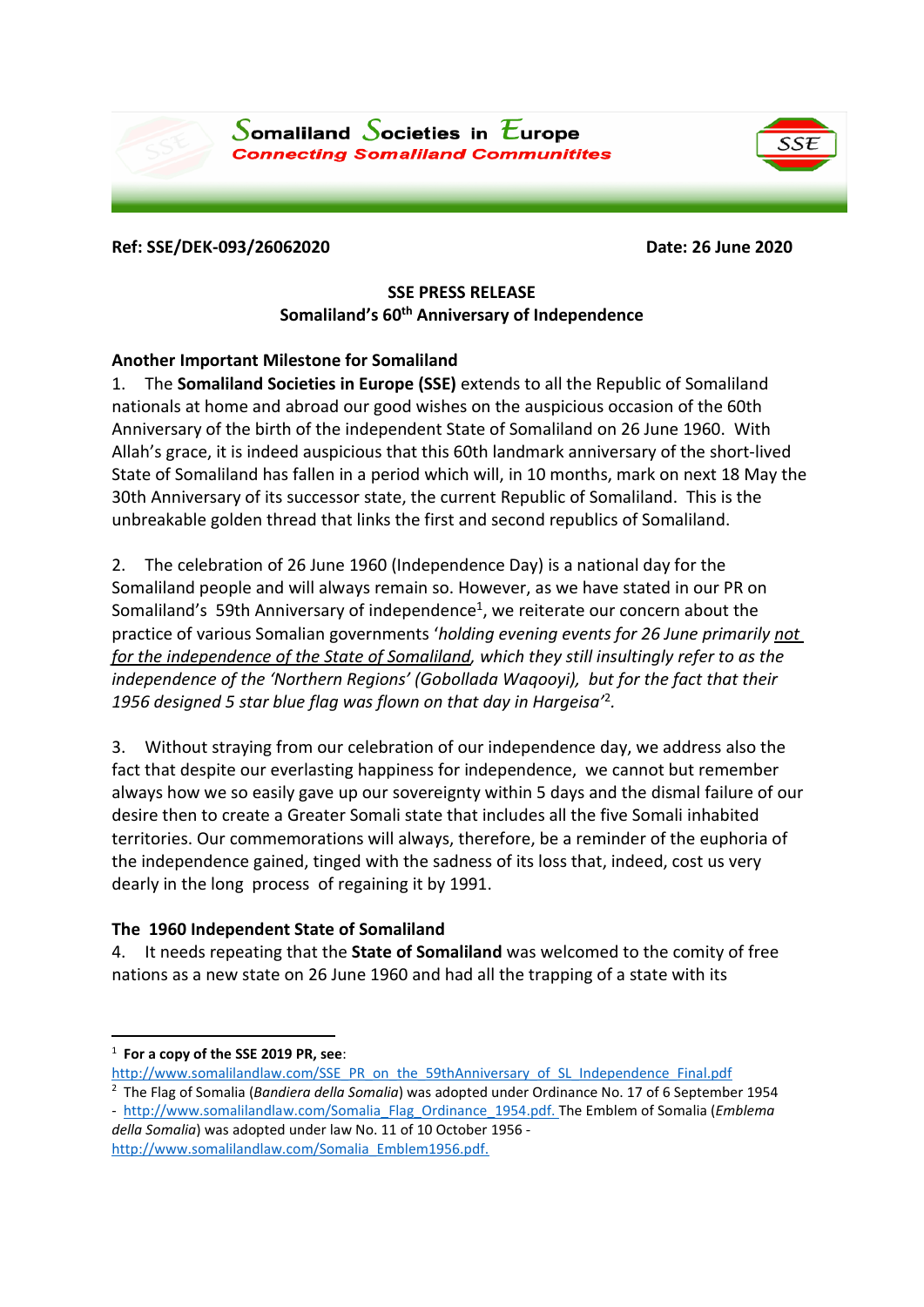constitution<sup>3</sup>, a government headed by a Prime Minister, an elected Assembly, judiciary, Army, police, civil services, just like the other new African states coming out of colonial rule. It received the welcome of many countries (through telegrams<sup>4</sup>) and entered into treaties with Great Britain. What followed then was a hasty rush to unite with Italian Somalia, on its independence, in a bid to seek the union of all other Somali territories and, in particular for Somaliland, the re-acquisition of the Haud and the Reserved area.

5. The futility of the attainment of wider union became clear fairly soon with early lessons having being learnt from how Somalia itself dealt with the union-seeking Somaliland. Confining ourselves to what happened shortly after all the Somaliland leaders decanted to Mogadishu, the following issues are worth noting:

- a) Among the communique<sup>5</sup> agreed at the Somaliland-Somalia talks (16 -22 April 1960) was that initially a Coalition Government of the two government parties then in power will be formed by the parties. The reality was that none of the Somaliland cabinet ministers was involved in or included in the setting up of the new Somali Republic government that was to run the new country. Indeed, during the first month, the existing Somalia government continued to function as if there was no union at all. It was only at the end of July when Abdirashid Ali Sharmarke was nominated as Prime Minister that a handful of Somaliland politicians were included in his cabinet<sup>6</sup>.
- b) It was agreed previously that a Treaty of Union of the same text will be passed by both states and exchanged so that there was an agreed text before the Constitution was accepted. Somaliland not only passed the Union of Somaliland and Somalia Law<sup>7</sup> on 27 June 1960 , as an independent state, but also sent to Somalia the text well before its independence. This step was enshrined in Transitional Article 2 of the (Somali Republic) Constitution which made it compulsory that it is only '*immediately after signing the Act of Union of the two Somali Territories (Somalia and Somaliland*)' that the new National Assembly shall elect a Provisional President of the Republic. The fact is that the Somalia Legislative Assembly, at a meeting on 30 June 1960 disregarded the Somaliland version of the Law of Union and passed a two article law, 'in principle' <sup>8</sup> which was nowhere near identical to the Somaliland version. What followed the next day, on 1 July 1960 was, therefore, totally contrary to the constitution when a union of Somalia and Somaliland was proclaimed without a treaty. The Somalian Provisional President chosen on that day then issued a decree declaring a union that never became a law. The fact that in January 1961, an Act of Union<sup>9</sup>, that belatedly repealed the Somaliland Law of Union was passed on such a fundamental issue which should have been dealt with before 1 July by the two states separately. That speaks volumes for the claims of legality of this 'retrospective law'. After all the Assembly consisted of only 33 members from Somaliland and 90 from

<https://www.youtube.com/watch?v=58xW34Wourw>

<sup>&</sup>lt;sup>3</sup> [http://www.somalilandlaw.com/somaliland\\_constitution\\_1960.HTM](http://www.somalilandlaw.com/somaliland_constitution_1960.HTM)

<sup>&</sup>lt;sup>4</sup> For example the telegram from the US Secretary of State, dated 26 June 1960.

<sup>&</sup>lt;sup>5</sup> Il Corriere della Somalia, Saturday 23 April 1960 (Front page).

<sup>6</sup> The late Somalia President, Ibrahim H M Egal, confirmed that they were in a hotel all that time and no one bothered to consult them. You can see his comments at this link:

<sup>&</sup>lt;sup>7</sup> http://www.somalilandlaw.com/The Union\_of\_Somaliland \_\_\_Somalia\_Law\_SL\_Gazette1.pdf

<sup>8</sup> Cotran E, Legal Problems Arising out of the Formation of the Somali Republi, 12 ICLQ, (July 1968) , 1011.

<sup>&</sup>lt;sup>9</sup> [http://www.somalilandlaw.com/Act\\_of\\_Union\\_Law\\_No.\\_5\\_of\\_31\\_\\_January\\_1961.pdf](http://www.somalilandlaw.com/Act_of_Union_Law_No._5_of_31__January_1961.pdf)